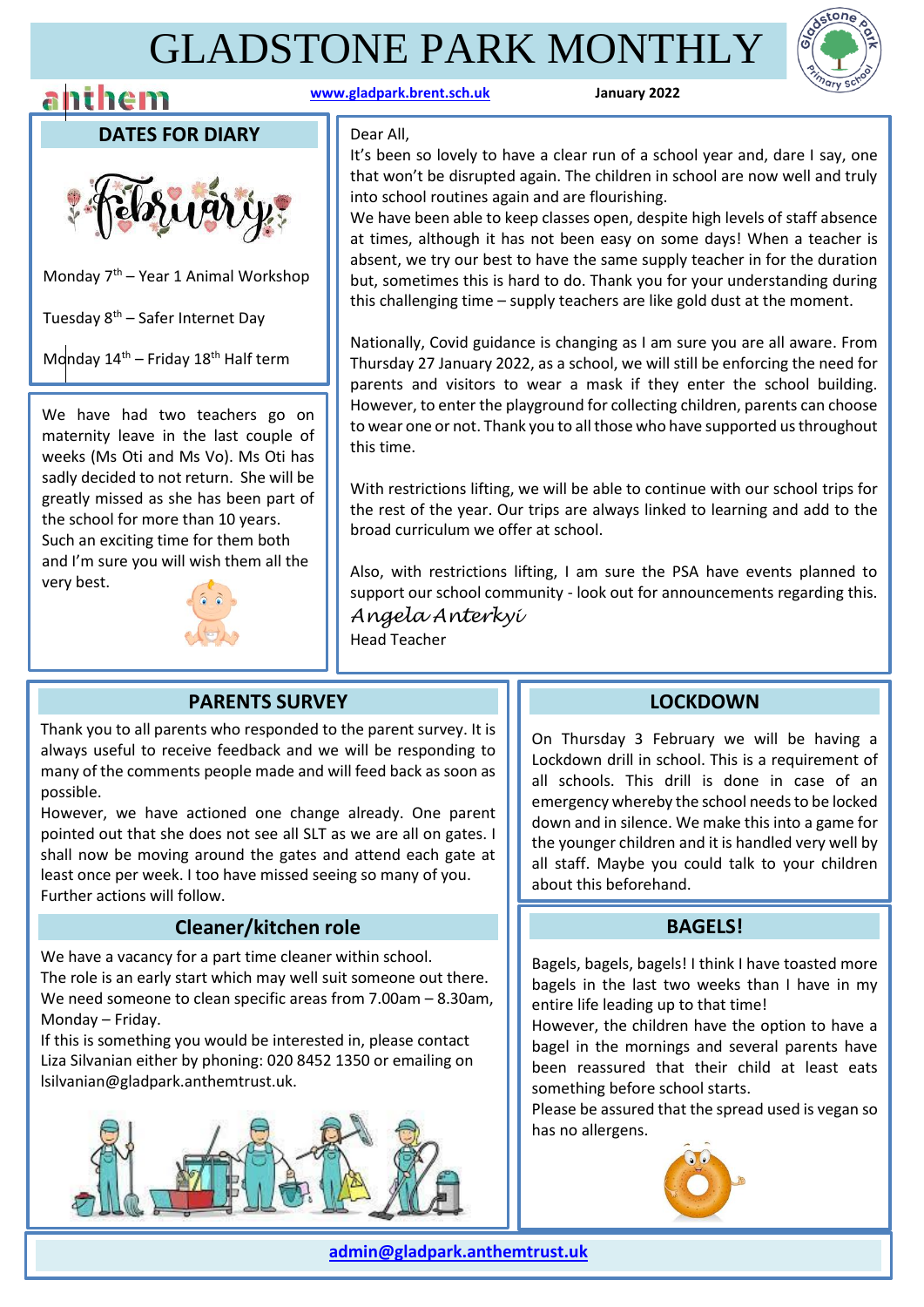## Term Dates 2021-22

| <b>Spring Term 3</b>                  | <b>Dates</b>                                   |
|---------------------------------------|------------------------------------------------|
| Inset Day (School closed to students) | Tuesday, 4 January 2022                        |
| First Day in school for students      | Wednesday, 5 January 2022                      |
| Last Day in school for students       | Friday, 11 February 2022                       |
| Term Break                            | Monday, 14 February - Friday, 18 February 2022 |

Additional Information for Term 3:

Bank Holidays:

• Monday, 3 January 2022 (New Year's Day substitute day)

| <b>Spring Term 4</b>             | <b>Dates</b>                            |
|----------------------------------|-----------------------------------------|
| First Day in school for students | Monday, 21 February 2022                |
| Last Day in school for students  | Friday, 1 April 2022                    |
| Term Break                       | Monday, 4 April - Monday, 18 April 2022 |

Additional Information for Term 4:

Bank Holidays:

- Friday, 15 April 2022 (Good Friday)
- Monday, 18 April 2022 (Easter Monday)

| <b>Dates</b>                         |
|--------------------------------------|
| Friday, 13 May 2022                  |
| Tuesday, 19 April 2022               |
| Monday, 2 May 2022                   |
| <b>Friday, 27 May 2022</b>           |
| Monday, 30 May - Friday, 3 June 2022 |
|                                      |

Additional Information for Term 5:

Bank Holidays:

- Monday, 2 May 2022(Early May bank holiday)
- Thursday, 2 June 2022 (Spring bank holiday)
- Friday, 3 June 2022 (Platinum Jubilee bank holiday)

| <b>Summer Term 6</b>                          | <b>Dates</b>                                    |
|-----------------------------------------------|-------------------------------------------------|
| <b>First Day in school for students</b>       | Monday, 6 June 2022                             |
| Last Day in school for students               | Thursday, 21 July 2022 (1pm finish)             |
| Inset Day (School closed to students)         | Friday, 22 July 2022                            |
| <b>Term Break</b>                             | Monday, 25 July 2022 - first week September TBC |
| Additional Information for Term 6:            |                                                 |
| Early finish of 1pm on Thursday, 21 July 2022 |                                                 |